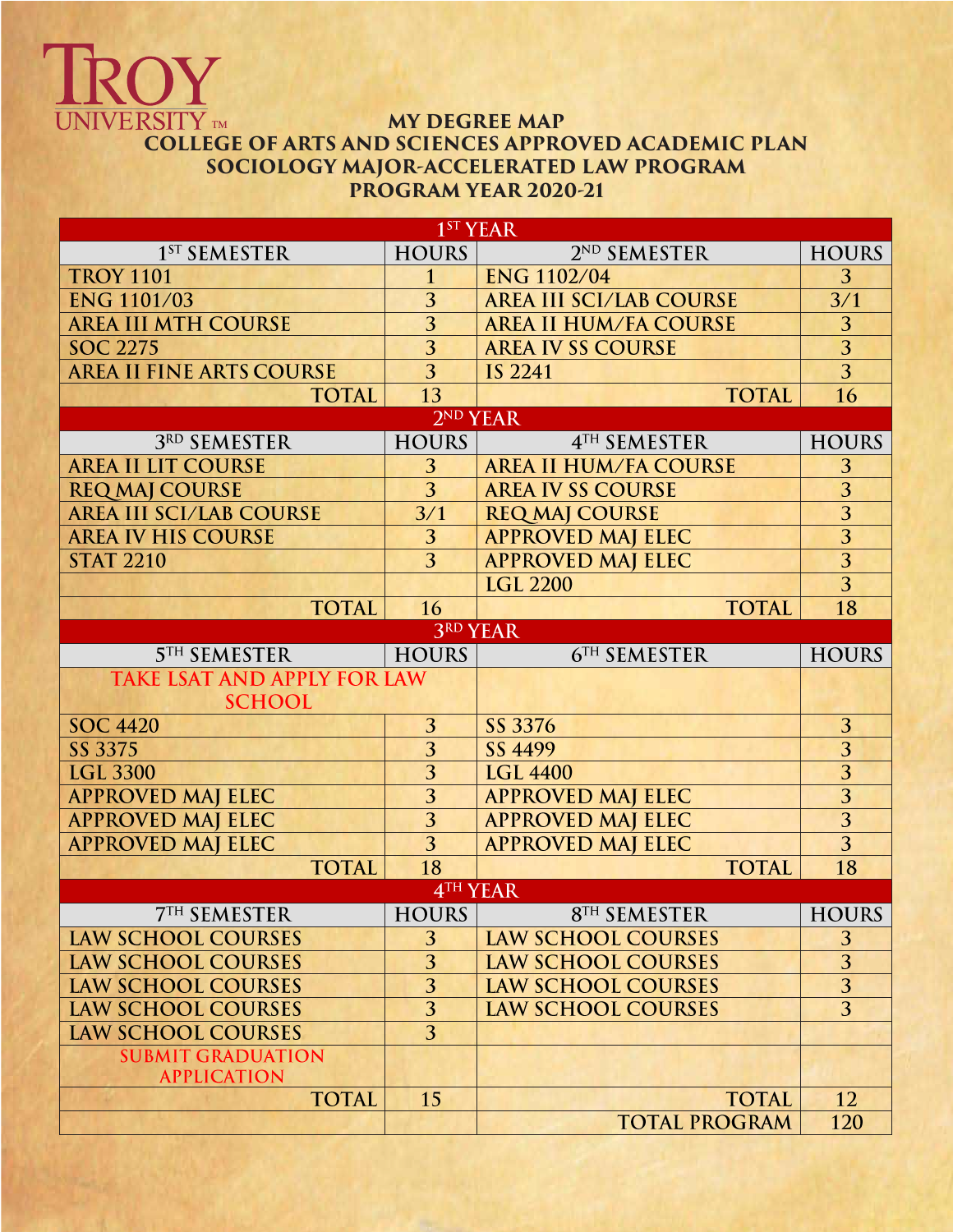## **JNIVERSITY** TM **COLLEGE OF ARTS AND SCIENCES APPROVED ACADEMIC PLAN SOCIOLOGY MAJOR-ACCELERATED LAW PROGRAM PROGRAM YEAR 2020-21**

| <b>AREA I</b><br>TAKE THE FOLLOWING COURSES:<br>ENG 1101<br>COMP AND MODERN ENGLISH I<br>3 HOURS<br>ENG 1102<br>COMP AND MODERN ENGLISH II<br><b>3 HOURS</b><br>MINIMUM GRADE OF "C" REQ<br><b>AREA II</b><br>TAKE ANY 1000 2000 LEVEL COURSE IN LITERATURE<br>3 HOURS<br>TAKE ANY 1000 2000 LEVEL COURSE WITH AN EXPANDED HISTORICAL<br>3 HOURS<br>AND CULTURAL SCOPE IN FINE ARTS, INCLUDING THE DISCIPLINES OF<br>ART, MUSIC, THEATRE, FILM, OR OTHER FINE ARTS AREA.<br>TAKE ANY TWO 1000 2000 LEVEL COURSES WITH AN EXPANDED<br><b>6 HOURS</b><br>HISTORICAL AND CULTURAL SCOPE IN THE HUMANITIES/FINE ARTS<br>DISCIPLINES, INCLUDING ENGLISH, FOREIGN LANGUAGES, RELIGION,<br>PHILOSOPHY, CLASSICS, THEATRE, MUSIC, DANCE, COMMUNICATION,<br>SIGN LANGUAGE, INTERDISCIPLINARY STUDIES, OR OTHER HUMANITIES/<br><b>FINE ARTS AREAS.</b><br>NOTE: A SEQUENCE IN LITERATURE OR HISTORY IS REQ. WHEN SELECTING COURSEWORK IN<br>AREAS II OR IV, PLEASE CONSIDER THIS REQUIREMENT.<br>AREA III<br>TAKE MTH 1110 OR 1112 OR HIGHER<br>3 HOURS<br>MINIMUM GRADE OF "C" REQ<br>TAKE ANY TWO 1000-2000 LEVEL SCIENCE CLASSES (CLASS<br>8 HOURS<br>AND CORRESPONDING LAB) FROM THE FOLLOWING SCIENCE<br>DISCIPLINES: BIOLOGY, CHEMISTRY, PHYSICS, PHYSICAL SCIENCE, OR OTHER<br>SCIENCE AREAS. SELECT 2: BIO 1100/L100, BIO 1101/L101, BIO 1120/L120,<br>BIO 2229/L229, CHM 1115/L115, CHM 1142/L142, CHM 1143/L143, CHM 2242/L242,<br>PHY 2252/L252, PHY 2253/L253, PHY 2262/L262, PHY 2263/L263, SCI 2233/L233,<br>SCI 2234/L234, SCI 2240/L240.<br><b>AREA IV</b><br>TAKE ANY 1000-2000 LEVEL COURSE WITH A PRIMARY FOCUS IN HISTORY<br>3 HOURS<br>SOC 2275 INTRODUCTION TO SOCIOLOGY<br>3 HOURS<br>TAKE TWO 1000-2000 LEVEL COURSE FROM THE FOLLOWING SOCIAL<br><b>6 HOURS</b><br>SCIENCE DISCIPLINES: ANTHROPOLOGY, BUSINESS, CRIMINAL IUSTICE.<br>ECONOMICS, GEOGRAPHY, HISTORY, HUMAN SERVICES, LEADERSHIP,<br>INTERDISCIPLINARY STUDIES, NURSING, POLITICAL SCIENCE, PSYCHOLOGY,<br>RELIGION, SOCIAL WORK, SOCIOLOGY, OR OTHER SOCIAL SCIENCE AREAS.<br>NOTE: A SEQUENCE IN LITERATURE OR HISTORY IS REQ. WHEN SELECTING COURSEWORK IN AREAS<br>II OR IV, PLEASE CONSIDER THIS REQUIREMENT.<br><b>AREA V</b><br>IS<br>2241<br><b>COMPUTER CONCEPTS AND APPLICATIONS</b><br>3 HOURS<br>STAT 2210<br>INTRODUCTORY STATISTICS<br>3 HOURS<br><b>TROY 1101</b><br>THE UNIVERSITY EXPERIENCE<br>1 HOUR | <b>COMPLETE ALL REQUIREMENTS</b> | (48 HOURS) |
|------------------------------------------------------------------------------------------------------------------------------------------------------------------------------------------------------------------------------------------------------------------------------------------------------------------------------------------------------------------------------------------------------------------------------------------------------------------------------------------------------------------------------------------------------------------------------------------------------------------------------------------------------------------------------------------------------------------------------------------------------------------------------------------------------------------------------------------------------------------------------------------------------------------------------------------------------------------------------------------------------------------------------------------------------------------------------------------------------------------------------------------------------------------------------------------------------------------------------------------------------------------------------------------------------------------------------------------------------------------------------------------------------------------------------------------------------------------------------------------------------------------------------------------------------------------------------------------------------------------------------------------------------------------------------------------------------------------------------------------------------------------------------------------------------------------------------------------------------------------------------------------------------------------------------------------------------------------------------------------------------------------------------------------------------------------------------------------------------------------------------------------------------------------------------------------------------------------------------------------------------------------------------------------------------------------------------------------------------------------------------------------------------|----------------------------------|------------|
|                                                                                                                                                                                                                                                                                                                                                                                                                                                                                                                                                                                                                                                                                                                                                                                                                                                                                                                                                                                                                                                                                                                                                                                                                                                                                                                                                                                                                                                                                                                                                                                                                                                                                                                                                                                                                                                                                                                                                                                                                                                                                                                                                                                                                                                                                                                                                                                                      |                                  |            |
|                                                                                                                                                                                                                                                                                                                                                                                                                                                                                                                                                                                                                                                                                                                                                                                                                                                                                                                                                                                                                                                                                                                                                                                                                                                                                                                                                                                                                                                                                                                                                                                                                                                                                                                                                                                                                                                                                                                                                                                                                                                                                                                                                                                                                                                                                                                                                                                                      |                                  |            |
|                                                                                                                                                                                                                                                                                                                                                                                                                                                                                                                                                                                                                                                                                                                                                                                                                                                                                                                                                                                                                                                                                                                                                                                                                                                                                                                                                                                                                                                                                                                                                                                                                                                                                                                                                                                                                                                                                                                                                                                                                                                                                                                                                                                                                                                                                                                                                                                                      |                                  |            |
|                                                                                                                                                                                                                                                                                                                                                                                                                                                                                                                                                                                                                                                                                                                                                                                                                                                                                                                                                                                                                                                                                                                                                                                                                                                                                                                                                                                                                                                                                                                                                                                                                                                                                                                                                                                                                                                                                                                                                                                                                                                                                                                                                                                                                                                                                                                                                                                                      |                                  |            |
|                                                                                                                                                                                                                                                                                                                                                                                                                                                                                                                                                                                                                                                                                                                                                                                                                                                                                                                                                                                                                                                                                                                                                                                                                                                                                                                                                                                                                                                                                                                                                                                                                                                                                                                                                                                                                                                                                                                                                                                                                                                                                                                                                                                                                                                                                                                                                                                                      |                                  |            |
|                                                                                                                                                                                                                                                                                                                                                                                                                                                                                                                                                                                                                                                                                                                                                                                                                                                                                                                                                                                                                                                                                                                                                                                                                                                                                                                                                                                                                                                                                                                                                                                                                                                                                                                                                                                                                                                                                                                                                                                                                                                                                                                                                                                                                                                                                                                                                                                                      |                                  |            |
|                                                                                                                                                                                                                                                                                                                                                                                                                                                                                                                                                                                                                                                                                                                                                                                                                                                                                                                                                                                                                                                                                                                                                                                                                                                                                                                                                                                                                                                                                                                                                                                                                                                                                                                                                                                                                                                                                                                                                                                                                                                                                                                                                                                                                                                                                                                                                                                                      |                                  |            |
|                                                                                                                                                                                                                                                                                                                                                                                                                                                                                                                                                                                                                                                                                                                                                                                                                                                                                                                                                                                                                                                                                                                                                                                                                                                                                                                                                                                                                                                                                                                                                                                                                                                                                                                                                                                                                                                                                                                                                                                                                                                                                                                                                                                                                                                                                                                                                                                                      |                                  |            |
|                                                                                                                                                                                                                                                                                                                                                                                                                                                                                                                                                                                                                                                                                                                                                                                                                                                                                                                                                                                                                                                                                                                                                                                                                                                                                                                                                                                                                                                                                                                                                                                                                                                                                                                                                                                                                                                                                                                                                                                                                                                                                                                                                                                                                                                                                                                                                                                                      |                                  |            |
|                                                                                                                                                                                                                                                                                                                                                                                                                                                                                                                                                                                                                                                                                                                                                                                                                                                                                                                                                                                                                                                                                                                                                                                                                                                                                                                                                                                                                                                                                                                                                                                                                                                                                                                                                                                                                                                                                                                                                                                                                                                                                                                                                                                                                                                                                                                                                                                                      |                                  |            |
|                                                                                                                                                                                                                                                                                                                                                                                                                                                                                                                                                                                                                                                                                                                                                                                                                                                                                                                                                                                                                                                                                                                                                                                                                                                                                                                                                                                                                                                                                                                                                                                                                                                                                                                                                                                                                                                                                                                                                                                                                                                                                                                                                                                                                                                                                                                                                                                                      |                                  |            |
|                                                                                                                                                                                                                                                                                                                                                                                                                                                                                                                                                                                                                                                                                                                                                                                                                                                                                                                                                                                                                                                                                                                                                                                                                                                                                                                                                                                                                                                                                                                                                                                                                                                                                                                                                                                                                                                                                                                                                                                                                                                                                                                                                                                                                                                                                                                                                                                                      |                                  |            |
|                                                                                                                                                                                                                                                                                                                                                                                                                                                                                                                                                                                                                                                                                                                                                                                                                                                                                                                                                                                                                                                                                                                                                                                                                                                                                                                                                                                                                                                                                                                                                                                                                                                                                                                                                                                                                                                                                                                                                                                                                                                                                                                                                                                                                                                                                                                                                                                                      |                                  |            |
|                                                                                                                                                                                                                                                                                                                                                                                                                                                                                                                                                                                                                                                                                                                                                                                                                                                                                                                                                                                                                                                                                                                                                                                                                                                                                                                                                                                                                                                                                                                                                                                                                                                                                                                                                                                                                                                                                                                                                                                                                                                                                                                                                                                                                                                                                                                                                                                                      |                                  |            |

EVERY REASONABLE ATTEMPT TO ENSURE ACCURACY HAS BEEN MADE. SOME COURSES (SUCH AS DEVELOPMENTAL OR PRE-REQUISED SOME COURSES) ARE NOT REFLECTED IN THIS DEGREE MAP. COMPLE-<br>TION OF DEGREE REQUREMENTS IS BASED ON THE SPECIFIC